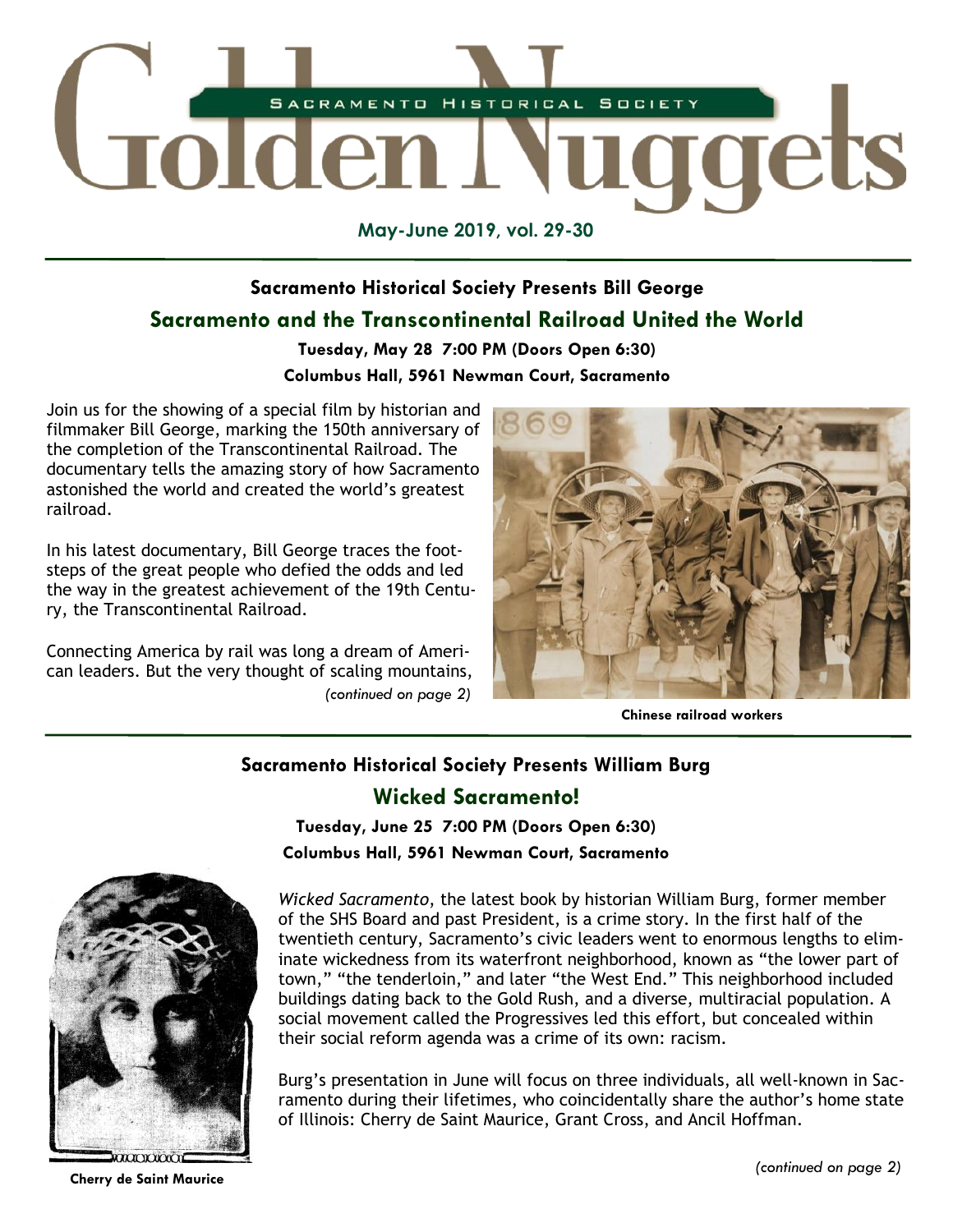## **Sacramento and the Transcontinental Railroad United the**

**World** *(continued from page 1)*

crossing deserts and thousands of miles seemed like madness to many. Abraham Lincoln, Theodore Judah, Leland Stanford and Chinese workers joined together to build what no one else had ever done-"Nothing Like it in the World."



**Leland Stanford**

The film will take you to the original construction sites, and explain the cultural, political and economic changes the transcontinental railroad wrought. It is no exaggeration that the railroad changed America and world commerce forever.

About Bill George: A journalist and author, Bill George has produced five documentaries on California History, winning many awards and speaking to thousands of people about California history. As a journalist he covered many of the greatest events of the last century. He is descended from a long line of forgotten Irish immigrant ditch diggers and maids who fled the Emerald Isle and achieved a better life in America.



**Top: Central Pacific Railroad Bottom: Chinese workers at a trestle, viewed from an overlook**

[RSVP](https://www.sachistoricalsociety.org/events) for this documentary film screening and conversation with the film maker.

## **Wicked Sacramento!** *(continued from page 1)*

Cherry de Saint Maurice owned the Cherry Club, a parlor house located in Sacramento's Tenderloin, a

quasi-legal zone of brothels, cribs, and dance halls along L Street, roughly the location of today's Golden 1 Center and Downtown Commons. The Cherry Club was patronized by Sacramento's elites, businessmen, and legislators. Cherry's success as a businesswoman, whose investments included the Oak Hall nightclub on Riverside Road and suburban real estate in North Sacramento, was limited by the notoriety of her profession. She came into conflict with civic reformers who sought to limit human trafficking, often called "white slavery," including notorious eugenics advocate Charles M. Goethe. Cherry's death in 1913 helped justify new laws regulating sex work in the Tenderloin, with mixed results.

Grant Cross, better known as Skewball, whose pursuits included athletics, gambling, bartending and restaurants, and



**Ancil Hoffman in his boxing days**

politics, was a well-known member of Sacramento's small African American community. With his friend

William Snow, Cross organized social clubs including the West End Club, serving social and political functions for the Black community as groups like the Sutter Club did for whites. Cross also hosted dances in Sacramento at the dawn of the Jazz Age. This drew official ire, as the exciting new music called "jazz" attracted white women to his events in an era when interracial dancing was forbidden. Cross resisted the intolerance of his era with tenacity, creativity, and humor, drawing both admiration and criticism.

Ancil Hoffman's name is familiar to Sacramentans for the park named in his honor, his role as County Supervisor, and for his management of champion boxers Max and Buddy Baer, but his life included multiple careers. Despite his small size, he became a local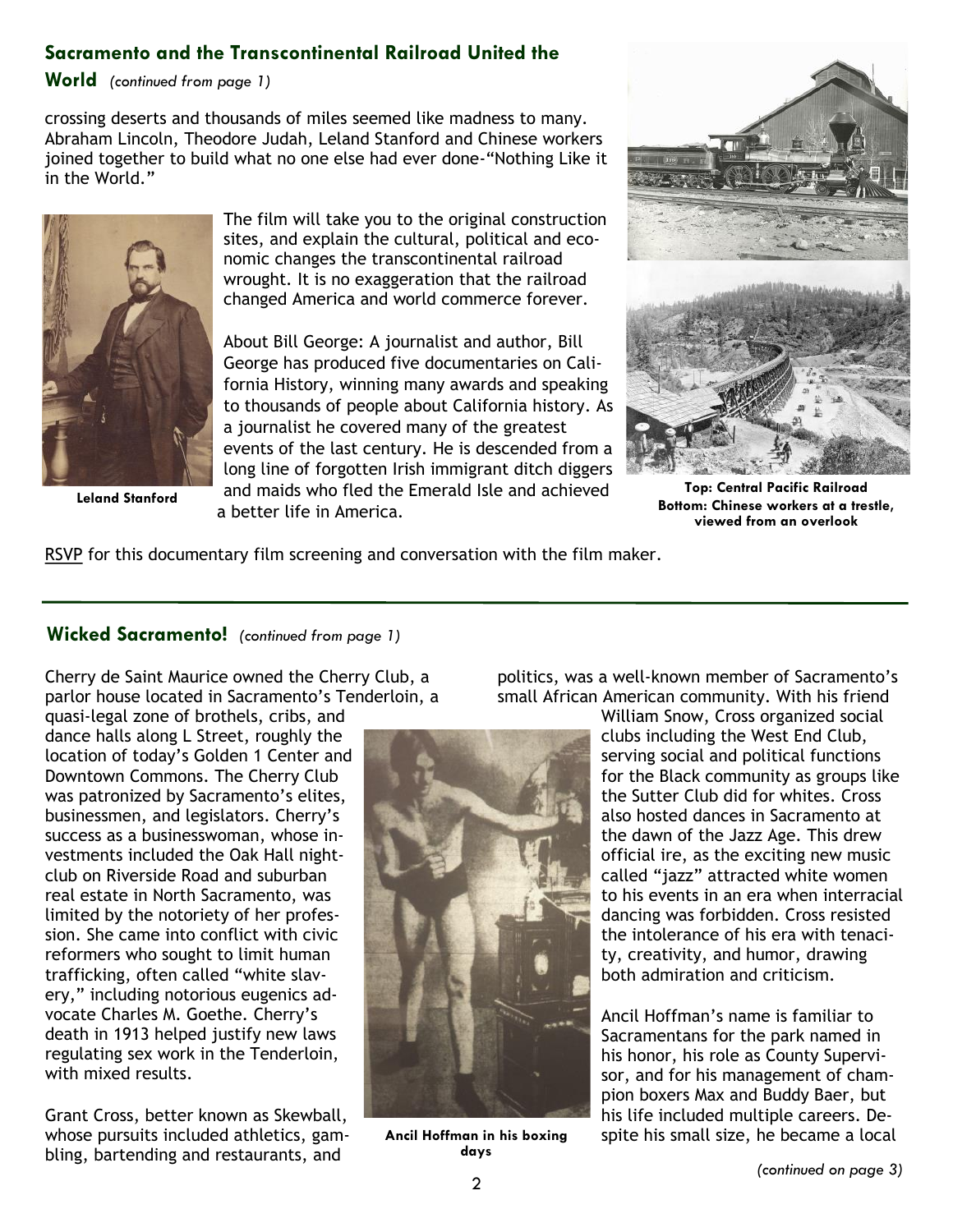# **Meet the SHS Board and Officers: President Bill George**

Bill George is a life-long history lover. He grew up in Chicago, and, like many an Illinois boy, was fascinated by Abraham Lincoln.

Bill worked his way through college by driving a tour bus, pointing out the magnificent Civil War monuments along Michigan Avenue. As a journalism

student at the University of Missouri, Bill produced a film on the 30th anniversary of Winston Churchill's famous "Iron Curtain" speech delivered at Westminster College in Fulton, Missouri.

Bill worked as a television photographer and reporter in Iowa, and produced a five-part series called "Iowa in the Civil War" eight years before Ken Burns' "Civil War" aired on PBS. In 1982, Bill was hired to work at KCRA-TV in Sacramento. Following the overland route from Iowa in the dead of winter, Bill crossed Donner Summit

and got his first view of the Sacramento Valley, a welcome site after so many desolate miles.

At KCRA, Bill served as a producer of special projects, and produced a show with legendary anchorman Stan Atkinson on the Vietnam War which raised funding for the California Veterans Vietnam Memo-

## **Wicked Sacramento!** *(continued from page 2)*

boxing legend, transitioning from boxer to fight promoter, trainer, and manager. He also owned multiple restaurants, saloons, and nightclubs, and the L Street Arena, a legendary palace of pugilism that was also used for sumo wrestling tournaments and jazz performances. Prior to managing the Baer brothers, he became manager of George Washington Lee, promoting him as a contender for the bantamweight championship of the world in an age when Chinese-American boxers were dismissed as novelty acts. During Prohibition, Hoffman was investigated and arrested for serving alcohol, but charges never stuck, in part due to the political influence of his customers and friends.

*Wicked Sacramento* includes stories of these three Sacramentans, and many others, from the early 1900s through the 1950s. Their lives intersected with the West End, a Sacramento neighborhood that no longer exists after repeat-

rial in California's Capitol Park. Bill transitioned to public relations, working in the public and private sectors including a stint as Global Marketing Communications Director at Ford Motor Company.

Bill has produced five documentary films on California history, including "The Hidden Wonder of the

> World" about the Transcontinental Railroad from Sacramento to Donner Summit. He also wrote "Rails, Tales and Trails," a companion guide to the film. In 2014 he produced the documentary film, "Newcastle, Gem of the Foothills." In 2015, he produced "Chinese Builders of Gold Mountain" about the Chinese experience in California from 1849-1875.

He followed that up with "Beyond a Miracle," about the rise of California agriculture, and, in 2018, he produced "The Short, Sweet History of California

Strawberries" which also aired on PBS. His latest film is "Sacramento and the Transcontinental Railroad" which explains how Sacramento played a crucial role in connecting the nation by rail. Bill is working to raise awareness of the Sacramento region's amazing contribution the nation's history.

ed campaigns demanding its removal. Copies of the book will be available for sale before and after the presentation.

3

[RSVP today](https://www.sachistoricalsociety.org/events) for this eye-opening program.